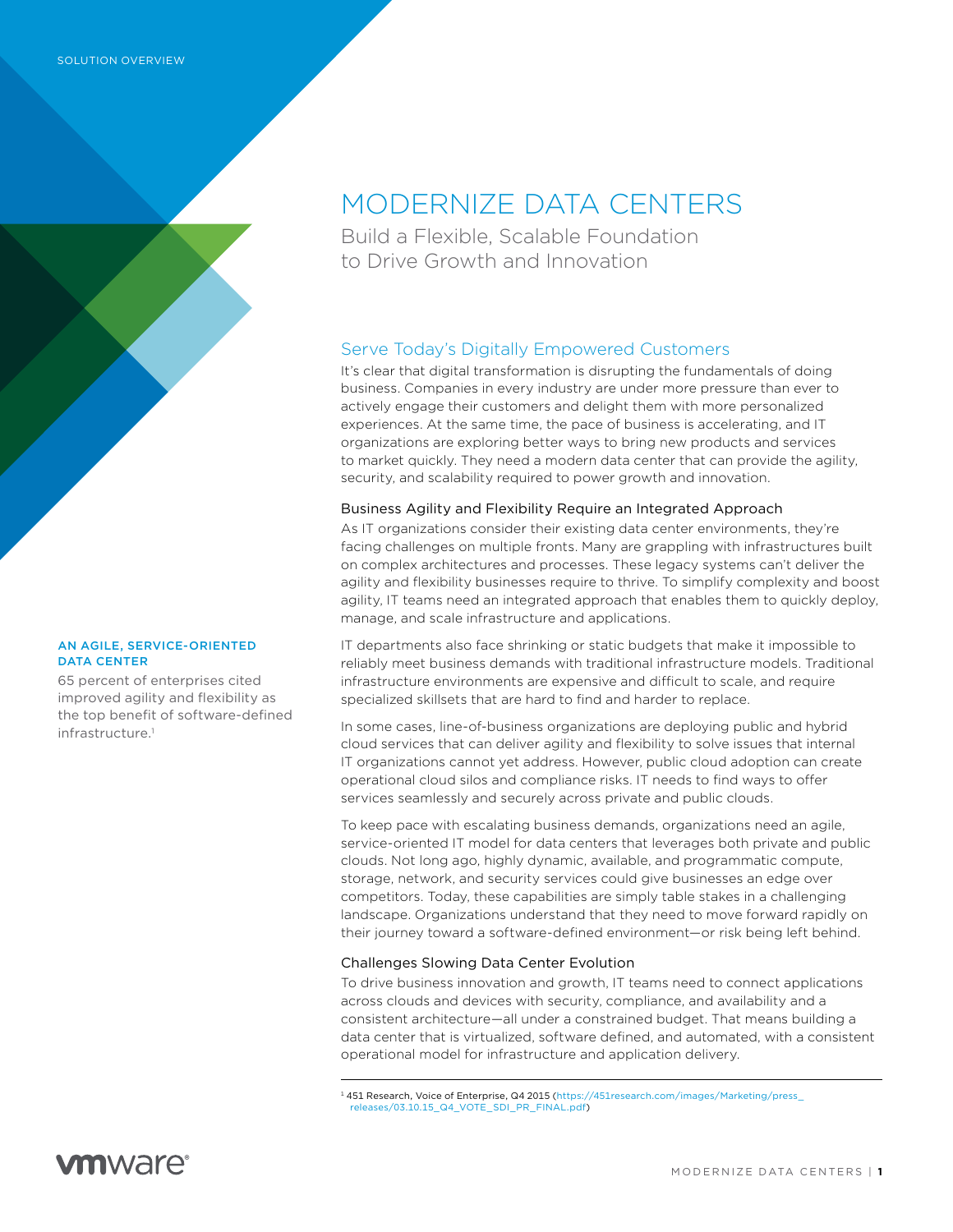The advantages of a modern data center are compelling. So what's stopping organizations from moving forward? Many are saddled with complex, heterogeneous infrastructures that are difficult to manage—especially when IT resources are limited. Legacy environments are often inefficient and lack automation, employing siloed IT groups that rely on manual processes for configuring and provisioning policies and infrastructure resources.

Modern application support is an issue as well, as most infrastructure platforms are not designed for both traditional and modern applications while working with existing hardware and software investments.

### The Foundation for a Flexible, Scalable Data Center

VMware enables organizations to seize the momentum and modernize their data centers to meet escalating business demands. Acting as a partner, advisor, and guide, VMware helps IT steadily evolve toward a modernized Software-Defined Data Center (SDDC) to provide infrastructure, applications, data, and IT services rapidly and on demand.

VMware offers a rich set of offerings to modernize the data center, including solutions to modernize the infrastructure through best-in-class compute, storage, and network virtualization technologies; and automate IT operations with industry-leading cloud management. Organizations can choose from a variety of infrastructure options, from open APIs to native container apps—all on the infrastructure they trust. This innovative, open, software-defined approach enables IT to confidently and efficiently deliver and manage both new and legacy applications across physical, virtual, and cloud environments.

These proven, industry-leading solutions enable IT to employ an easy, costeffective, evolutionary approach to modernizing the data center, utilizing their existing investments in tools, skills, software, and hardware. VMware solutions provide a consistent architecture across private and public clouds that is secure and scalable, and enable IT to meet the speed and agility needs of the business through faster, on-demand delivery of infrastructure and applications.

#### Modernize Infrastructure

A modern data center starts with a modern infrastructure. However, traditional data centers have been constructed with siloed infrastructure layers, purpose-built hardware, and fragmented management, resulting in complex deployment and operations, and slower delivery of IT services and applications. Enterprises need a modern infrastructure that abstracts the traditional infrastructure silos into a cohesive platform that can respond to the dynamic needs of the business, support both legacy and new applications, and extend to the cloud.

VMware's approach to a modern infrastructure is based on a software-defined hyper-converged architecture across compute, storage, network, and security, with common management across all. This architecture enables an enterpriseready, high-performance infrastructure. It's more flexible, because it's hardwareindependent; more agile because it's highly programmable; and more cost effective because it's scalable and based on commodity hardware.

VMware provides two paths for organizations to modernize their data center infrastructure. They can deploy VMware Cloud Foundation™, an integrated cloud infrastructure platform that combines compute, storage, and network virtualization. This option includes built-in lifecycle automation that automates

VMware helps organizations modernize their data centers for the digital era by focusing on three imperatives:

- Modernize Infrastructure Employ a software-defined infrastructure built on hyper-converged architecture that extends across private and public clouds, minimizing IT risks and lowering costs.
- Automate IT Virtualize and automate the delivery of IT services to boost business agility.
- Run Modern Apps Enable businesses to deploy apps more frequently and quickly with security and control.

*"*We've got a lot of smart folks here and now, with the automation and orchestration in our new hyper-converged environment, we can free them up to do what smart people like to do, rather than reset user IDs every day."

JOEL VENGCO CIO BAYSTATE HEALTH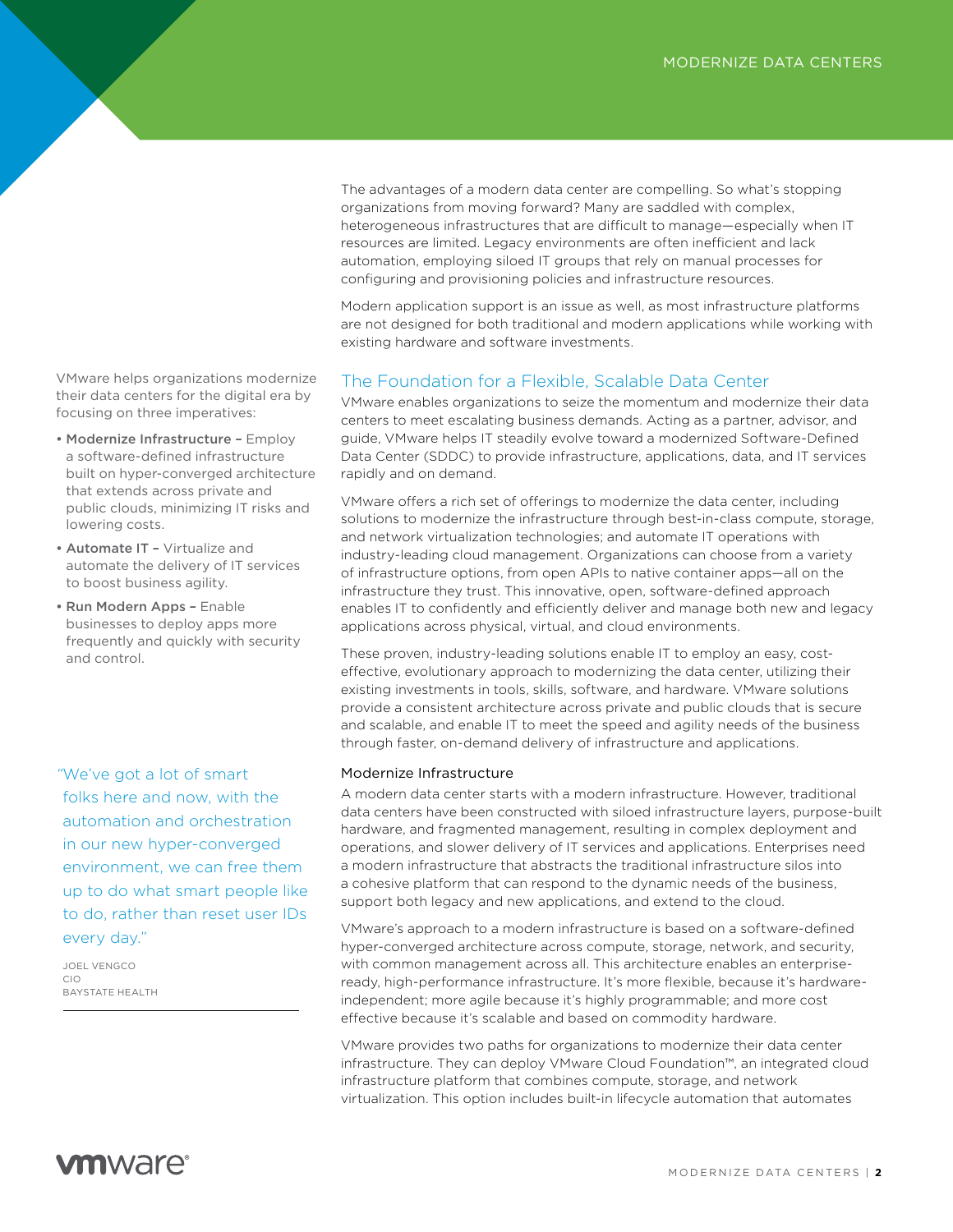critical day 0 to day 2 operations including installation, configuration, and patching for the cloud infrastructure stack, leading to faster time to market, increased productivity, and reduced risk. This software-defined infrastructure platform resides below the most common application platforms, such as Platformas-a-Service (PaaS) and container solutions, to enable operational consistency no matter where an application runs. It can be coupled with a cloud management platform for private cloud deployment, or run as a service from the public cloud, for operational simplicity and workload flexibility.

For organizations that prefer a do-it-yourself approach, VMware offers a flexible, self-paced path to modern infrastructure that can start with a shift to hyperconverged infrastructure (HCI). As organizations adopt or refresh their infrastructure, they can naturally move toward HCI by deploying VMware vSAN™, a natively integrated, software-defined storage solution, together with VMware vSphere®, the market-leading hypervisor. They can choose from a variety of options available through VMware's large, proven ecosystem that includes a broad variety of server vendors. This flexibility helps eliminate hardware lock-in, while enabling organizations to continue to use their existing software solutions. As their application SLA requirements become more demanding and the scale of their deployments grows, organizations can layer network virtualization with VMware NSX® to achieve network elasticity and enhanced security through micro-segmentation. With a modern infrastructure in place, they can prepare for the multi-cloud era with a consistent, common cloud architecture.

No matter which path they choose, organizations can confidently operationalize and scale this modernized infrastructure with an intelligent operations management solution from VMware, such as VMware vRealize® Suite. It accelerates decision making, improves uptime and maximizes utilization with deep operational and business insights, proactive performance monitoring and troubleshooting and capacity management and planning across infrastructure and applications for private and public cloud environments.

#### Automate IT

Deploying the infrastructure needed to support applications is often cumbersome, error-prone, and time-consuming. In the race to develop new apps, IT teams waste time with manual configuration, provisioning, and scripting. To improve productivity, they need to automate the way they roll out and manage infrastructure and applications. They need to streamline operations by eliminating manual tasks involved with security policies, networking, and infrastructure that's required for applications. And they need to do it without compromising security and compliance requirements.

VMware solutions provide sophisticated automation that lets businesses break down the bottlenecks that are stalling the delivery of IT services. VMware enables organizations to virtualize the network and support full automation.

These capabilities are delivered by VMware NSX and VMware vRealize® Suite. Together, the solutions let IT automate the delivery of networking and security to accelerate creation of complete application stacks and minimize provisioning bottlenecks. Part of the vRealize Suite, VMware vRealize Automation™ automates the delivery of personalized infrastructure, applications, and custom IT services. These solutions all work together to let IT embed automation and policies within blueprints, allowing IT to stand up production-ready infrastructure in minutes rather than weeks.

*"*By establishing a security policy via an automated provisioning blueprint at the front of an application's lifecycle, VMware NSX and vRealize Automation give us the ability to have that security posture follow that application throughout its entire life from cradle to grave."

COBY HOLLOWAY VICE PRESIDENT AND DIRECTOR CLOUD COMPUTING, SAIC